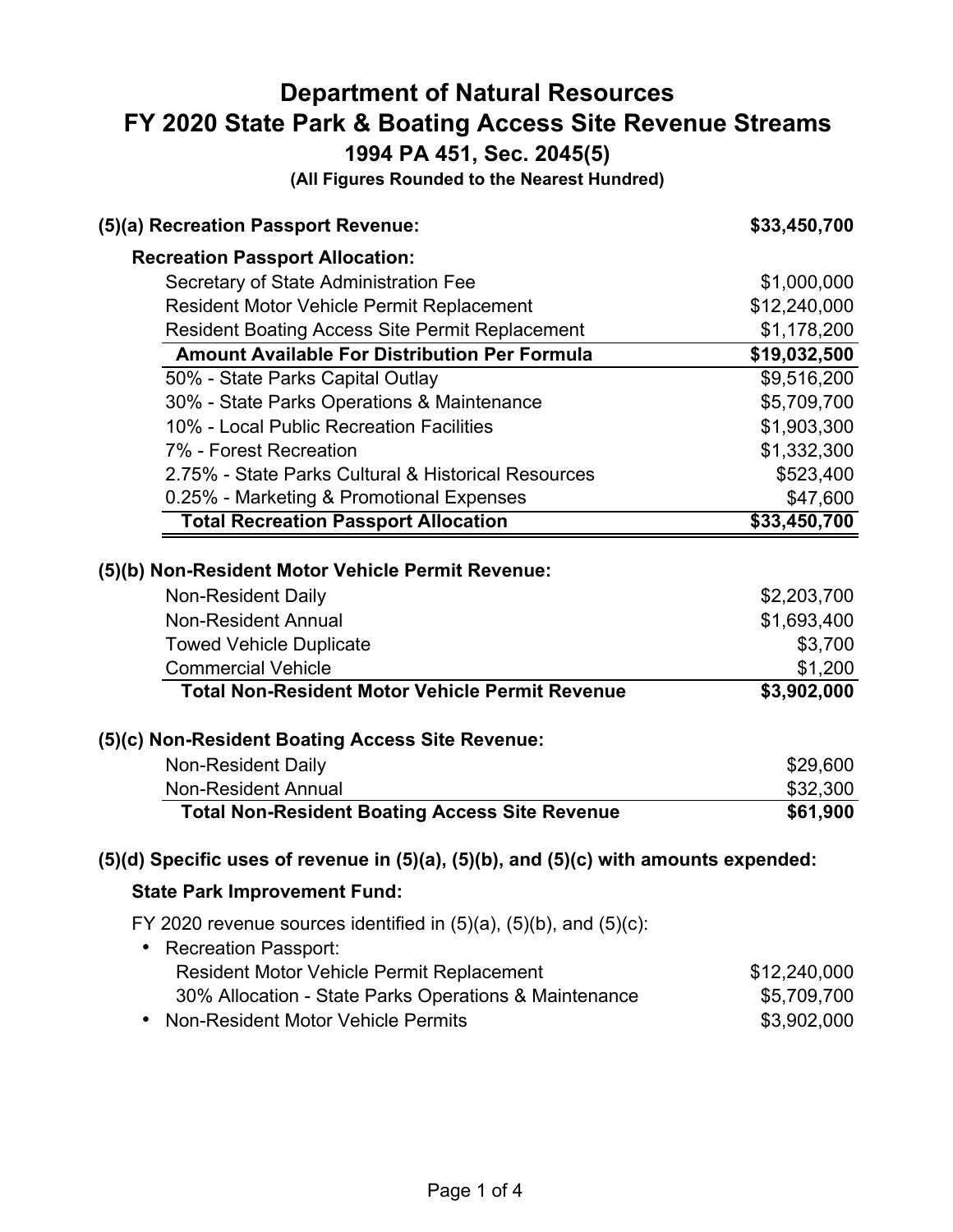### **State Park Improvement Fund (Cont.):**

FY 2020 revenue also includes revenue from other sources (state park camping revenue being the most significant). A summary of FY 2020 expenditures for the Park Improvement Fund is provided below:

| <b>Expenditure Description</b>                  | <b>Amount</b> |
|-------------------------------------------------|---------------|
| Salaries, Wages, Fringes, & Retirement          | \$38,139,300  |
| <b>Vehicle and Travel Services &amp; Travel</b> | \$1,937,600   |
| Contractual Services, Supplies, & Materials     | \$14,131,500  |
| Land & Buildings                                | \$2,222,700   |
| Equipment                                       | \$1,103,700   |
| <b>Information Technology</b>                   | \$1,386,000   |
| Payments to Locals & Private Groups             | \$54,300      |
| Payments to Other Departments                   | \$883,600     |
| <b>Transfers to Debt Service Fund</b>           | \$961,100     |
| <b>Miscellaneous</b>                            | \$1,546,200   |
| <b>Total Expenditures</b>                       | \$62,366,000  |

#### **Recreation Passport Fees Fund:**

FY 2020 revenue sources identified in  $(5)(a)$ ,  $(5)(b)$ , and  $(5)(c)$ :

• Recreation Passport: 50% Allocation - State Parks Capital Outlay **\$9,516,200**  2.75% Allocation - State Parks Cultural & Historical Resources \$523,400 0.25% Allocation - Marketing & Promotional Expenses  $$47,600$ 

A summary of FY 2020 expenditures for the Recreation Passport Fees Fund is provided below:

| <b>Expenditure Description</b>                  | <b>Amount</b> |
|-------------------------------------------------|---------------|
| Salaries, Wages, Fringes, & Retirement          | \$600         |
| <b>Vehicle and Travel Services &amp; Travel</b> | \$1,700       |
| Contractual Services, Supplies, & Materials     | \$292,400     |
| Land & Buildings                                | \$10,481,000  |
| <b>Miscellaneous</b>                            | \$31,500      |
| <b>Total Expenditures</b>                       | \$10,807,200  |

Revenue deposited in the Recreation Passport Fees Fund is primarily used for capital outlay, which has a 4-year spend window.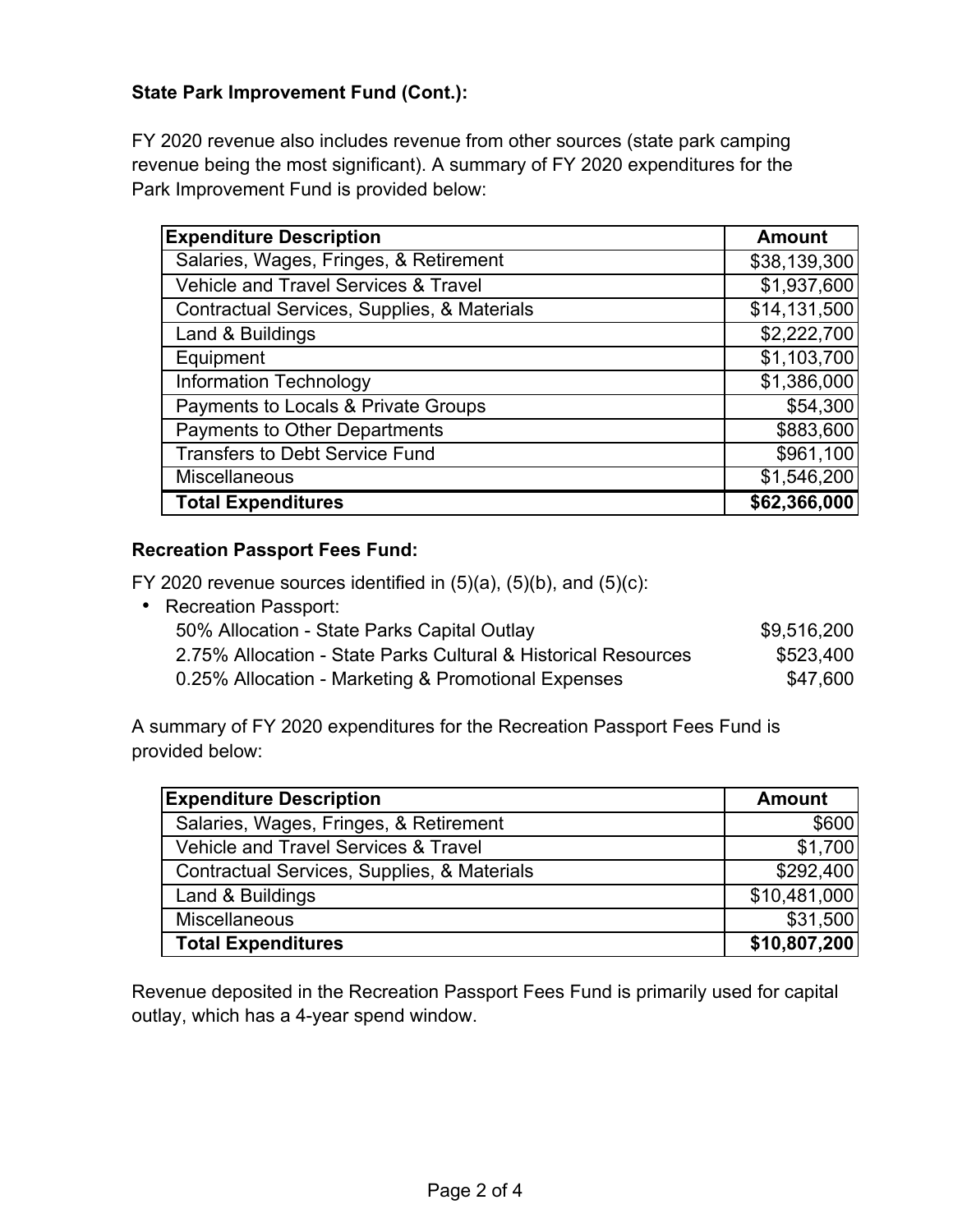# **Local Public Recreation Facilities Fund:**

FY 2020 revenue sources identified in  $(5)(a)$ ,  $(5)(b)$ , and  $(5)(c)$ :

• Recreation Passport: 10% Allocation - Local Public Recreation Facilities  $$1,903,300$ 

A summary of FY 2020 expenditures for the Local Public Recreational Facilities Fund is provided below:

| <b>Expenditure Description</b>              | <b>Amount</b> |
|---------------------------------------------|---------------|
| Salaries, Wages, Fringes, & Retirement      | \$184,200     |
| Vehicle and Travel Services & Travel        | \$1,000       |
| Contractual Services, Supplies, & Materials | \$5,600       |
| Payments to Locals & Private Groups         | \$1,262,900   |
| <b>Payments to Other Departments</b>        | \$4,100       |
| <b>Miscellaneous</b>                        | \$700         |
| <b>Total Expenditures</b>                   | \$1,458,500   |

#### **Michigan State Waterways Fund:**

FY 2020 revenue sources identified in  $(5)(a)$ ,  $(5)(b)$ , and  $(5)(c)$ :

| • Recreation Passport:                                 |             |
|--------------------------------------------------------|-------------|
| <b>Resident Boating Access Site Permit Replacement</b> | \$1,178,200 |
| • Non-Resident Boating Access Site Permits             | \$61.900    |

FY 2020 revenue also includes revenue from other sources (watercraft registrations and gas tax revenue being the most significant). The Waterways Fund receives 51% of the watercraft registration revenue received by the department and 80% of the 2% share of the state's gasoline tax revenue. A summary of FY 2020 expenditures for the Waterways Fund is provided below:

| <b>Expenditure Description</b>                  | <b>Amount</b> |
|-------------------------------------------------|---------------|
| Salaries, Wages, Fringes, & Retirement          | \$11,895,500  |
| <b>Vehicle and Travel Services &amp; Travel</b> | \$474,500     |
| Contractual Services, Supplies, & Materials     | \$2,687,700   |
| Land & Buildings                                | \$3,575,700   |
| Equipment                                       | \$835,000     |
| <b>Information Technology</b>                   | \$493,700     |
| Payments to Locals & Private Groups             | \$3,910,300   |
| <b>Payments to Other Departments</b>            | \$553,500     |
| Miscellaneous                                   | \$386,500     |
| <b>Total Expenditures</b>                       | \$24,812,400  |